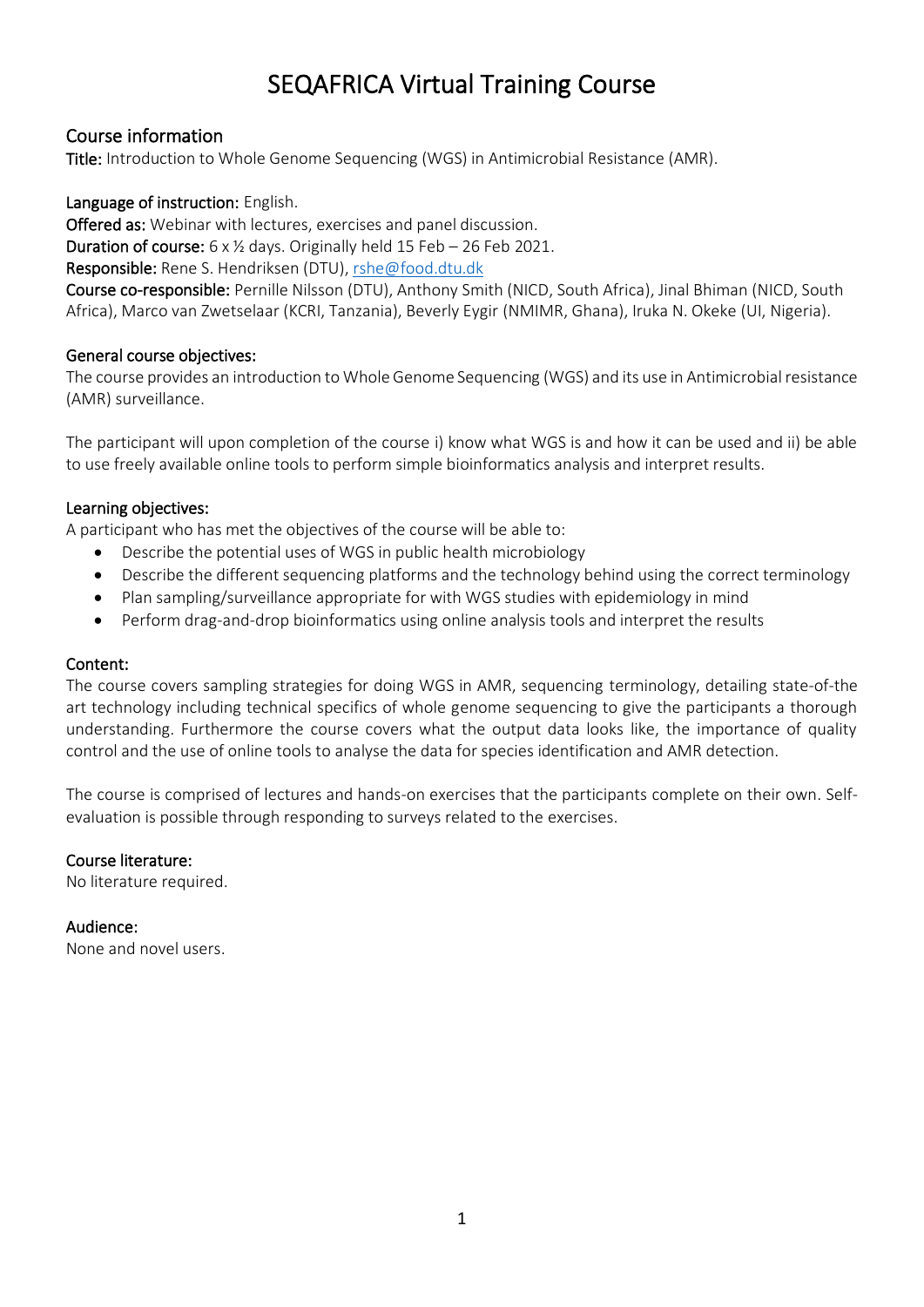| Day 1: Why and how to bring WGS into AMR<br>Links to Presentation and Recording                          |                                                                                                                                                                                                                                                                                                                    |                            |              |  |  |
|----------------------------------------------------------------------------------------------------------|--------------------------------------------------------------------------------------------------------------------------------------------------------------------------------------------------------------------------------------------------------------------------------------------------------------------|----------------------------|--------------|--|--|
| Speaker/Presenter                                                                                        | <b>Content/Activity</b>                                                                                                                                                                                                                                                                                            | <b>Slides</b>              | <b>Video</b> |  |  |
| Pernille Nilsson (DTU,<br>Denmark)                                                                       | <b>Welcome and Introduction (15 min)</b>                                                                                                                                                                                                                                                                           |                            |              |  |  |
| Rene S. Hendriksen<br>(DTU, Denmark)                                                                     | [1] The present and future in AMR surveillance.<br>The potential of using WGS in AMR surveillance (30 min)                                                                                                                                                                                                         | <b>PDF</b>                 | <b>Video</b> |  |  |
| Rene S. Hendriksen<br>(DTU, Denmark)                                                                     | [2] Application of WGS in public health microbiology: Cholera<br>and Haiti.<br>Genomic epidemiology of the Haitian Cholera outbreak. (30<br>min)                                                                                                                                                                   | <b>PDF</b>                 | <b>Video</b> |  |  |
| Alessandro Foddai<br>(DTU, Denmark)                                                                      | [3] Taking epidemiology into account -what to sequence and<br>how much? (30 min)<br>Note: Attendants are encouraged to review the treatment<br>guidelines for syndromes/pathogens or organisms in their<br>country (to know what data will help clinicians and public<br>health people in their country or region) | <b>PDF</b>                 | <b>Video</b> |  |  |
| Jette Sejer Kjeldgaard<br>(DTU, Denmark)                                                                 | [4] Overview of terminology and different sequencing<br>platforms: Illumina, Ion Torrent, Pacific Biosciences (PacBio),<br>Oxford Nanopore Technologies (30 min)                                                                                                                                                   | <b>PDF</b>                 | <b>Video</b> |  |  |
|                                                                                                          | Q&A and Wrap-up (15 min)                                                                                                                                                                                                                                                                                           |                            |              |  |  |
|                                                                                                          |                                                                                                                                                                                                                                                                                                                    |                            |              |  |  |
| Day 2: Quality control and identification/characterization<br><b>Links to Presentation and Recording</b> |                                                                                                                                                                                                                                                                                                                    |                            |              |  |  |
|                                                                                                          | <b>Welcome and Introduction (15 min)</b>                                                                                                                                                                                                                                                                           |                            |              |  |  |
| Mushal Allam (NICD,<br>South Africa)                                                                     | [5] Basic quality control of raw reads (30 min)                                                                                                                                                                                                                                                                    | <b>PDF</b>                 | <b>Video</b> |  |  |
| Mushal Allam (NICD,<br>South Africa)                                                                     | [5E] Exercise: Basic quality control of raw reads using FastQC.<br>A tutorial where you learn how to import, view and check the<br>quality of sequenced data using FastQC. (15-30 min<br>introduction)<br>Note: You will perform the exercise on your own computer and                                             | <b>PDF</b><br><b>Files</b> |              |  |  |
|                                                                                                          | can submit replies through the link to the right to self-evaluate.                                                                                                                                                                                                                                                 | <b>Exercise sub</b>        |              |  |  |
| Marco van Zwetselaar<br>(KCRI, Tanzania)                                                                 | [6] Bioinformatics Basics: General introduction to<br>bioinformatics and introducing genome assembly. (60 min)                                                                                                                                                                                                     | <b>PDF</b>                 | <b>Video</b> |  |  |
|                                                                                                          | Q&A and Wrap-up (15 min)                                                                                                                                                                                                                                                                                           |                            |              |  |  |
|                                                                                                          |                                                                                                                                                                                                                                                                                                                    |                            |              |  |  |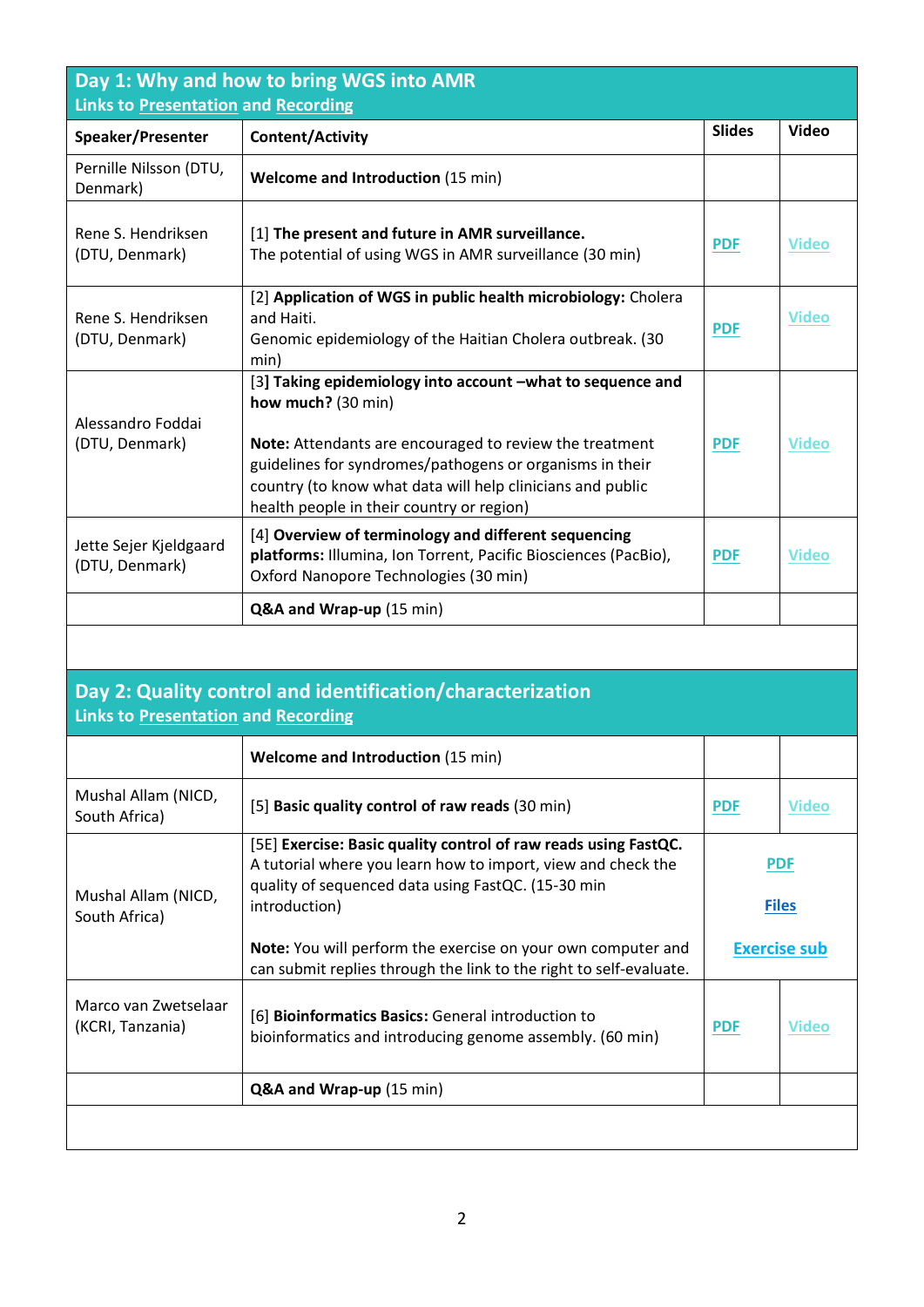| Day 3: Bioinformatics with online tools<br><b>Links to Presentation and Recording</b> |                                                                                                                                                                                                                                          |                                                   |              |  |  |  |  |
|---------------------------------------------------------------------------------------|------------------------------------------------------------------------------------------------------------------------------------------------------------------------------------------------------------------------------------------|---------------------------------------------------|--------------|--|--|--|--|
|                                                                                       | <b>Welcome and Introduction (15 min)</b>                                                                                                                                                                                                 |                                                   |              |  |  |  |  |
| Stanford Kwenda<br>(NICD, South Africa)                                               | [7] Online tools 1: Introduction to online tools.<br>Kmers, MLST and serotyping of Salmonella and E.coli. (30 min).                                                                                                                      | <b>PDF</b>                                        | <b>Video</b> |  |  |  |  |
| Tolbert Sonda (KCRI,<br>Tanzania)                                                     | [8] Online tools 2: CGE Online Bioinformatics Tools.<br>SpeciesFinder, KmerFinder, ResFinder. (30 min).                                                                                                                                  | <b>PDF</b>                                        | <b>Video</b> |  |  |  |  |
| Anthony Smith<br>(NICD, South Africa)                                                 | [9] Online tools 3: Presentation of online tools available for<br>microbial identification using sequence analysis:<br>Pathogenwatch, autoMLST, pubMLST-ribosomal MLST. (30<br>min).                                                     | n/a                                               | <b>Video</b> |  |  |  |  |
| Anthony Smith<br>(NICD, South Africa)                                                 | [9E] Exercise using online tools: Participants will download<br>sequence data and tasked to perform analysis using the<br>presented online tools. (15 min introduction).<br>Note: You will perform the exercise on your own computer and | <b>PDF</b><br><b>Files</b><br><b>Exercise sub</b> |              |  |  |  |  |
|                                                                                       | can submit replies through the link to the right to self-evaluate.                                                                                                                                                                       |                                                   |              |  |  |  |  |
|                                                                                       | Q&A and Wrap-up (15 min)                                                                                                                                                                                                                 |                                                   |              |  |  |  |  |
|                                                                                       |                                                                                                                                                                                                                                          |                                                   |              |  |  |  |  |
| <b>Links to Presentation and Recording</b>                                            | Day 4: Phylogeny and Genotype to phenotype                                                                                                                                                                                               |                                                   |              |  |  |  |  |
|                                                                                       | <b>Welcome and Introduction (15 min)</b>                                                                                                                                                                                                 |                                                   |              |  |  |  |  |
| Erkison Odih (UI,<br>Nigeria)                                                         | [10] Phylogeny: construction, visualization and interpretation.<br>Tools: Microreact (60 min)                                                                                                                                            | <b>PDF</b>                                        | <b>Video</b> |  |  |  |  |
| Erkison Odih (UI),<br>Sonda Tolbert (KCRI)<br>and Ayorinde Afolayan<br>(UI)           | [10E] Exercise on phylogeny: Participants will be given an<br>exercise on phylogeny (30 min introduction).                                                                                                                               | <b>PDF</b><br><b>Files</b>                        |              |  |  |  |  |
|                                                                                       | Note: You will perform the exercise on your own computer and<br>can submit replies through the link to the right to self-evaluate                                                                                                        | <b>Exercise sub</b>                               |              |  |  |  |  |
| Jette Sejer Kjeldgaard<br>(DTU, Denmark)                                              | [11] Genotype to Phenotype: Prediction of AMR by WGS (30<br>min)                                                                                                                                                                         | n/a                                               | <b>Video</b> |  |  |  |  |
|                                                                                       | [11E] Exercise Phenotype based on genotype: Determining                                                                                                                                                                                  |                                                   | <b>PDF</b>   |  |  |  |  |

**[Files](https://www.jottacloud.com/s/25906df4815b8574d6babaeb29e23953ba3)**

**[Excel](https://antimicrobialresistance-dk.danaweb5.com/CustomerData/Files/Folders/13-seqafrica-course-pdfs/193_open-access-resources-for-in-silico-antimicrobial-resistance-detection-in-bacteria.xlsx)**

**Note:** The sequence analysis output files mentioned in the

phenotype based on genotype. (15 min introduction).

Jette Sejer Kjeldgaard (DTU, Denmark)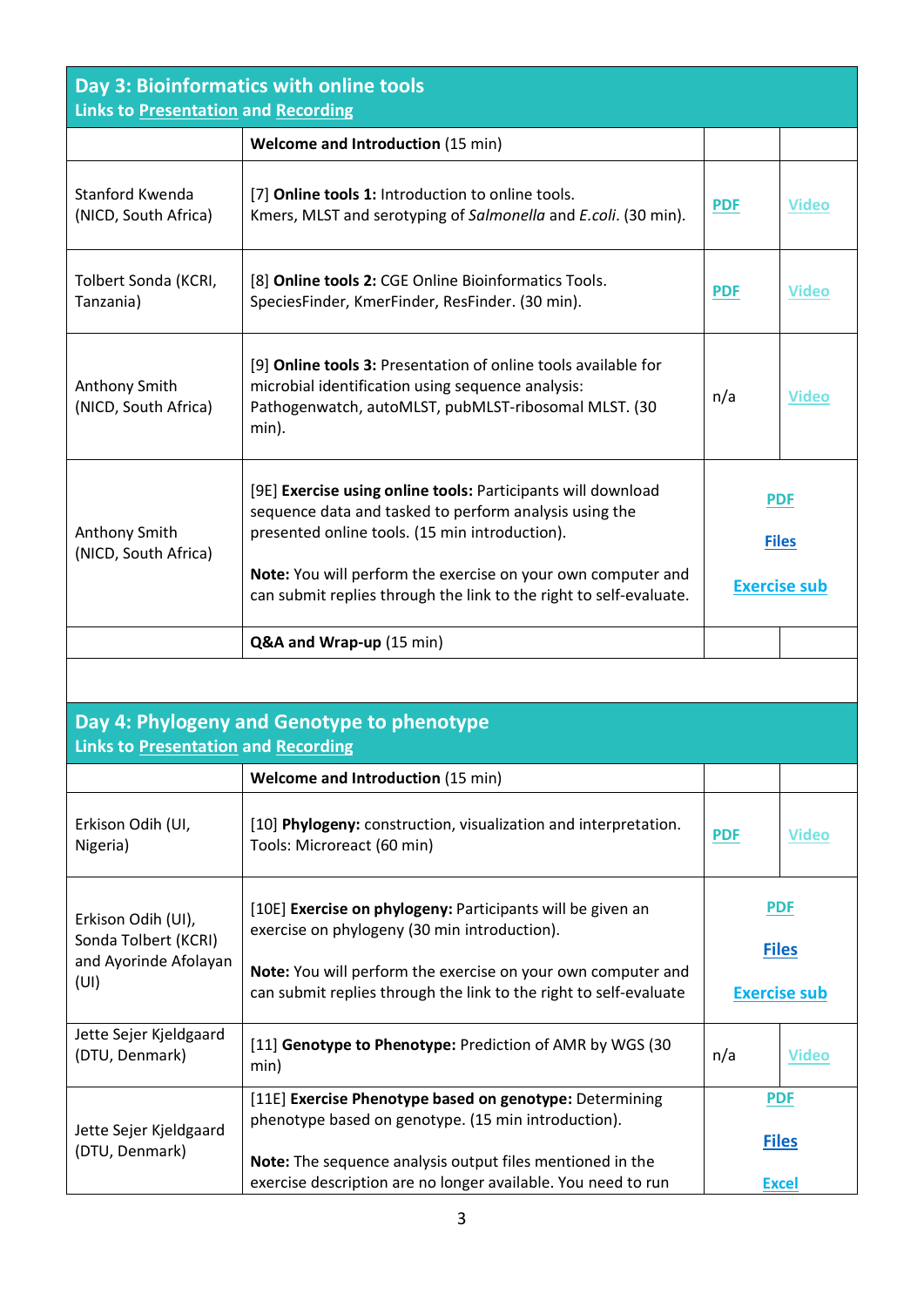|                                                                                  | the six sequence files through ResFinder before you can<br>evaluate the presence of AMR genes and the predicted<br>phenotypes.<br>You will perform the exercise on your own computer and can<br>submit replies through the link to the rigth to self-evaluate | <b>Exercise sub</b> |              |
|----------------------------------------------------------------------------------|---------------------------------------------------------------------------------------------------------------------------------------------------------------------------------------------------------------------------------------------------------------|---------------------|--------------|
|                                                                                  | Q&A and Wrap-up (15 min)                                                                                                                                                                                                                                      |                     |              |
|                                                                                  |                                                                                                                                                                                                                                                               |                     |              |
| Day 5: Results and Nagoya protocol                                               |                                                                                                                                                                                                                                                               |                     |              |
| Links to Presentation and Recording                                              |                                                                                                                                                                                                                                                               |                     |              |
|                                                                                  | <b>Welcome and Introduction (15 min)</b>                                                                                                                                                                                                                      |                     |              |
|                                                                                  | Going through results from all exercises (90 min)                                                                                                                                                                                                             |                     |              |
| Carolina Dos Santos<br>Ribeiro (RIVM)                                            | [12] The Nagoya protocol: An introduction. (45 min)                                                                                                                                                                                                           | <b>PDF</b>          | <b>Video</b> |
|                                                                                  | Q&A and Wrap-up (15 min)                                                                                                                                                                                                                                      |                     |              |
|                                                                                  |                                                                                                                                                                                                                                                               |                     |              |
| Day 6: Friday Genomic surveillance<br><b>Links to Presentation and Recording</b> |                                                                                                                                                                                                                                                               |                     |              |
|                                                                                  | <b>Welcome and Introduction (15 min)</b>                                                                                                                                                                                                                      |                     |              |
|                                                                                  | [13] Practical examples of genomic surveillance                                                                                                                                                                                                               |                     |              |
| Anthony Smith (NICD,<br>South Africa)                                            | NICD, South Africa: Genomic surveillance of enteric<br>1.<br>pathogens (20 min)                                                                                                                                                                               | n/a                 | <b>Video</b> |
|                                                                                  | [13] Practical examples of genomic surveillance                                                                                                                                                                                                               |                     |              |
| Errol Strain (FDA, USA)                                                          | 2. FDA, USA: Genomic and metagenomics based<br>surveillance of AMR in the United States under the<br>National Antimicrobial Resistance Monitoring System<br>(NARMS). (20 min).                                                                                | n/a                 | <b>Video</b> |
|                                                                                  | [13] Practical examples of genomic surveillance                                                                                                                                                                                                               |                     |              |
| Rene S. Hendriksen<br>(DTU, Denmark),                                            | DTU, Denmark: WGS surveillance in Europe. (20 min).<br>3.                                                                                                                                                                                                     | n/a                 | <b>Video</b> |
|                                                                                  | [13] Practical examples of genomic surveillance                                                                                                                                                                                                               |                     |              |
| Sofonias K. Tessema<br>(Africa Union, ACDC),                                     | 4. Africa Union/Africa CDC: Pathogen Genomics for<br>Infectious Disease Control and Elimination in Africa. (20<br>min).                                                                                                                                       | n/a                 | <b>Video</b> |
|                                                                                  | [13] Practical examples of genomic surveillance                                                                                                                                                                                                               |                     |              |
| Jorge Raul Matheu<br>Alvarez (WHO)                                               | WHO: Integrated surveillance of AMR and the ESBL Ec<br>5.<br>tricycle project. (20 min).                                                                                                                                                                      | n/a                 | <b>Video</b> |